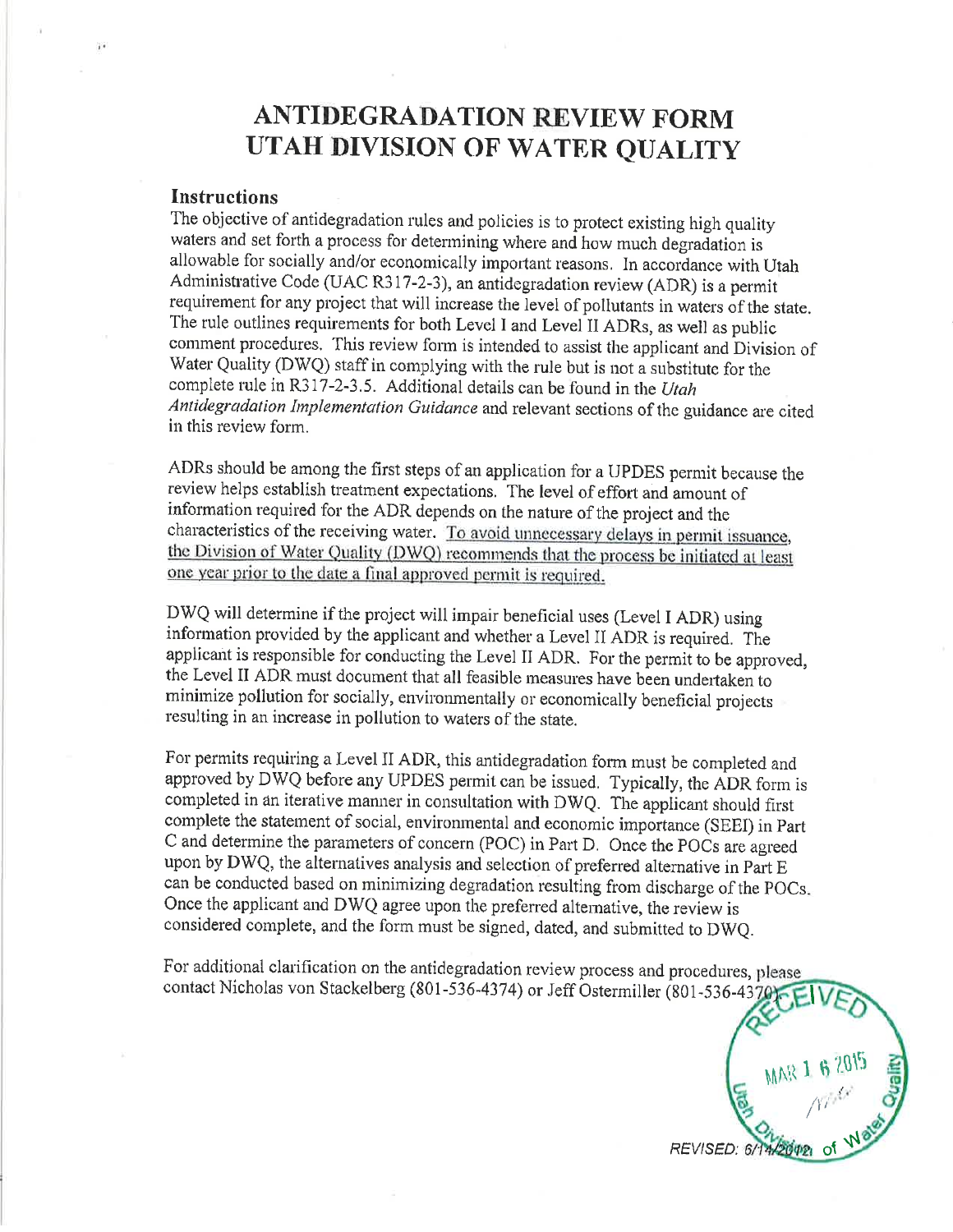# **Antidegradation Review Form**

# Part A: Applicant Information

Facility Name: Flowserve, Inc.

Facility Owner: Wayne Naumann

Facility Location: 1350 N. Mountain Springs Parkway, Springville, Utah 84663

Form Prepared By: Larry Kittell

**Outfall Number: 001** 

**Receiving Water: Spring Creek** 

What Are the Designated Uses of the Receiving Water (R317-2-6)? Domestic Water Supply: 1C Recreation: 2B - Secondary Contact Aquatic Life: 3A - Cold Water Aquatic Life Agricultural Water Supply: 4 Great Salt Lake: None

Category of Receiving Water (R317-2-3.2, -3.3, and -3.4): Category 3

**UPDES Permit Number (if applicable): UT0024422** 

Effluent Flow Reviewed: 48,000 Gallons Maximum. Typically, this should be the maximum daily discharge at the design capacity of the facility. Exceptions should be noted.

#### What is the application for? (check all that apply)

- $\Box$ A UPDES permit for a new facility, project, or outfall.
- Ħ A UPDES permit renewal with an expansion or modification of an existing wastewater treatment works.
- П A UPDES permit renewal requiring limits for a pollutant not covered by the previous permit and/or an increase to existing permit limits.
- $\boxtimes$ A UPDES permit renewal with no changes in facility operations.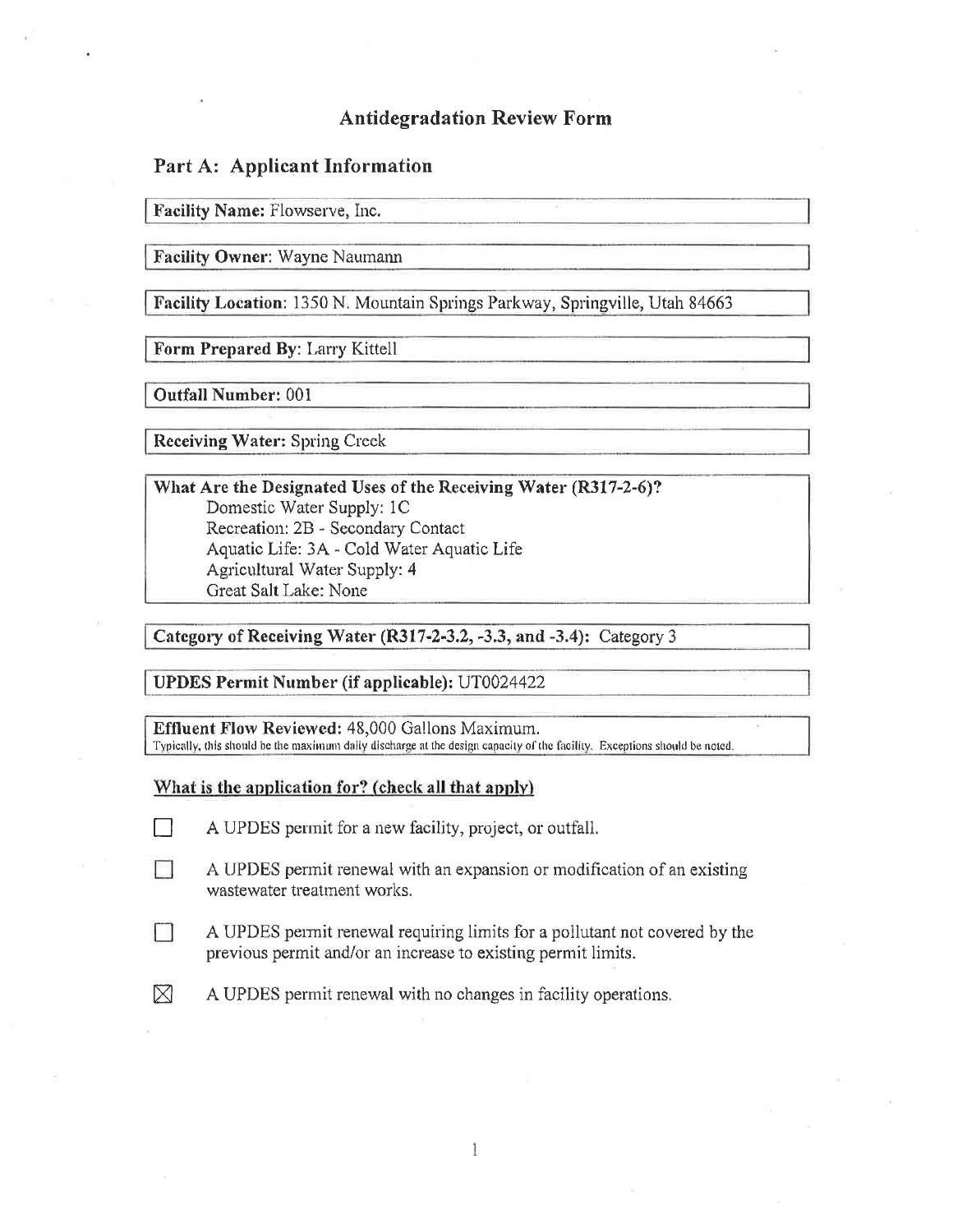# Part B. Is a Level II ADR required?

This section of the form is intended to help applicants determine if a Level II ADR is required for specific permitted activities. In addition, the Executive Secretary may require a Level II ADR for an activity with the potential for major impact on the quality of waters of the state  $(R317-2-3.5a.1)$ .

B1. The receiving water or downstream water is a Class 1C drinking water source.

A Level II ADR is required (Proceed to Part C of the Form)  $|$  Yes

 $\boxtimes$  No (Proceed to Part B2 of the Form)

B2. The UPDES permit is new or is being renewed and the proposed effluent concentration and loading limits are higher than the concentration and loading limits in the previous permit and any previous antidegradation review(s).

- $\vert$  Yes (Proceed to Part B3 of the Form)
- $\boxtimes$  No No Level II ADR is required and there is no need to proceed further with review questions.

B3. Will any pollutants use assimilative capacity of the receiving water, i.e. do the pollutant concentrations in the effluent exceed those in the receiving waters at critical conditions? For most pollutants, effluent concentrations that are higher than the ambient concentrations require an antidegradation review? For a few pollutants such as dissolved oxygen, an antidegradation review is required if the effluent concentrations are less than the ambient concentrations in the receiving water. (Section 3.3.3 of Implementation Guidance)

 $|$  Yes (Proceed to Part B4 of the Form)

 $\vert$  No No Level II ADR is required and there is no need to proceed further with review questions.

 $\overline{2}$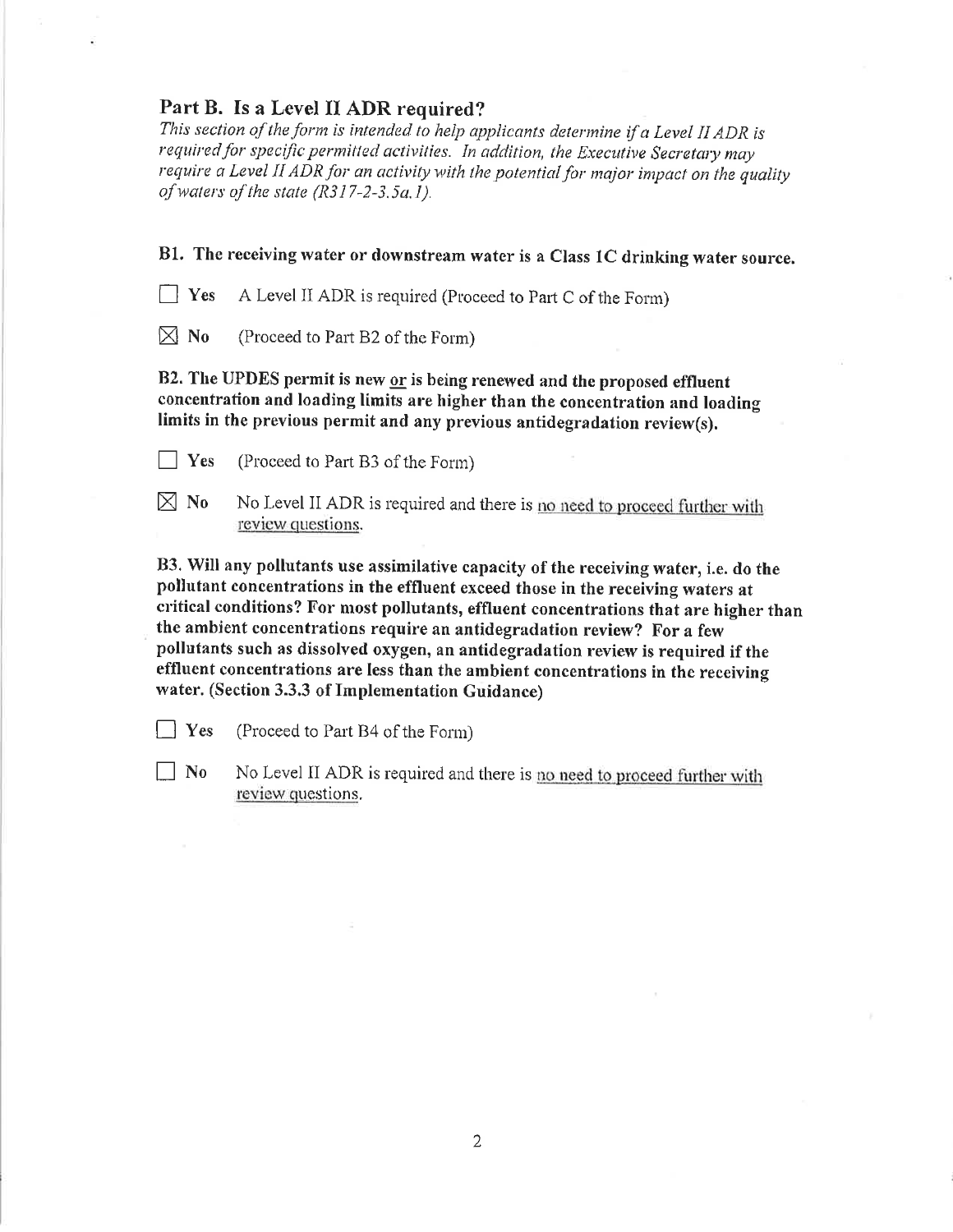B4. Are water quality impacts of the proposed project temporary and limited (Section 3.3.4 of Implementation Guidance)? Proposed projects that will have temporary and limited effects on water quality can be exempted from a Level II ADR.

- Identify the reasons used to justify this determination in Part B4.1 and proceed  $|$  Yes to Part G. No Level II ADR is required.
- $\Box$  No A Level II ADR is required (Proceed to Part C)

B4.1 Complete this question only if the applicant is requesting a Level II review exclusion for temporary and limited projects (see R317-2-3.5(b)(3) and R317-2- $3.5(b)(4)$ . For projects requesting a temporary and limited exclusion please indicate the factor(s) used to justify this determination (check all that apply and provide details as appropriate) (Section 3.3.4 of Implementation Guidance):

Water quality impacts will be temporary and related exclusively to sediment or turbidity and fish spawning will not be impaired.

#### Factors to be considered in determining whether water quality impacts will be temporary and limited:

- a) The length of time during which water quality will be lowered:
- b) The percent change in ambient concentrations of pollutants:
- c) Pollutants affected:
- d) Likelihood for long-term water quality benefits:
- e) Potential for any residual long-term influences on existing uses:
- f) Impairment of fish spawning, survival and development of aquatic fauna excluding fish removal efforts:

Additional justification, as needed: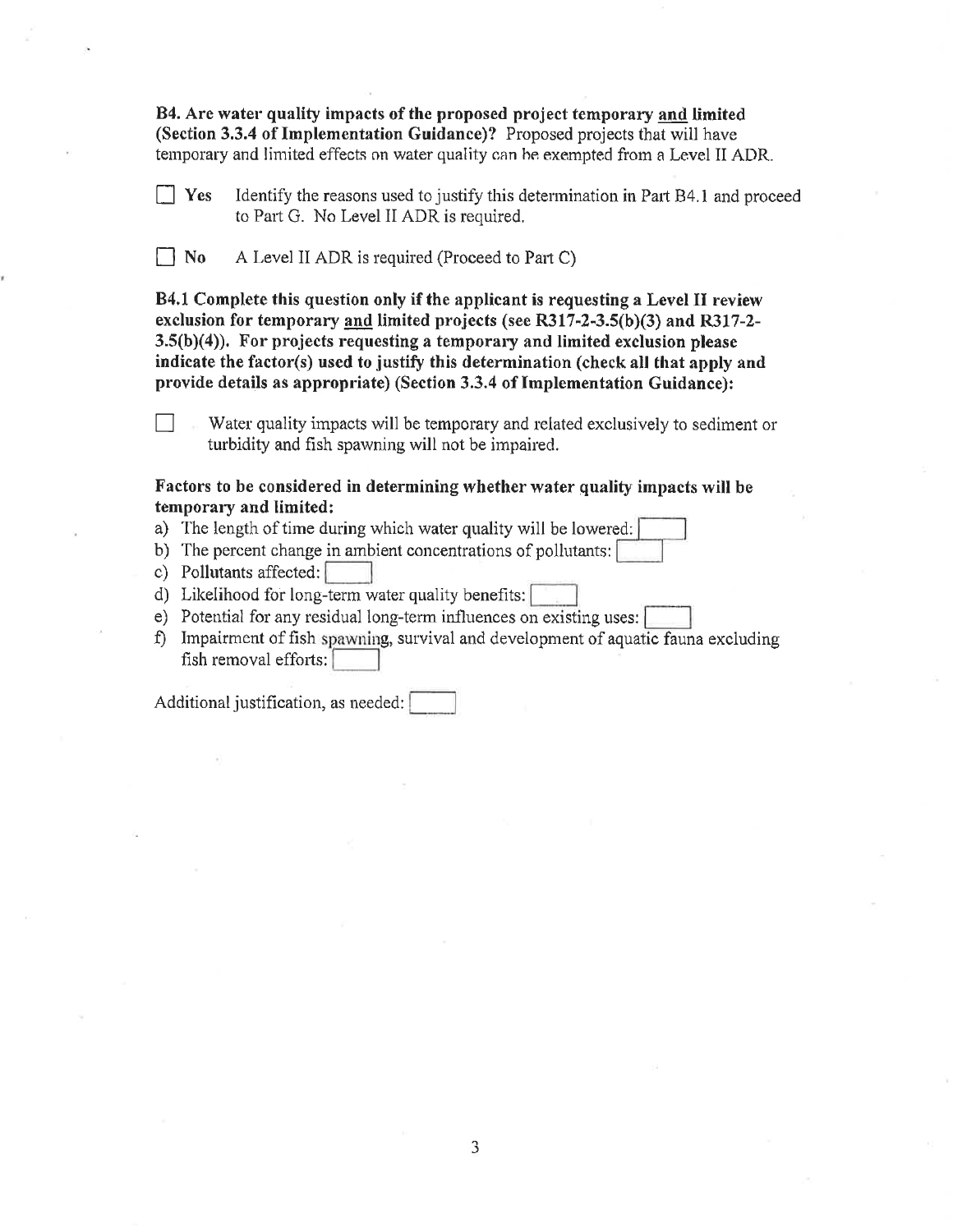### Level II ADR

Part C, D, E, and F of the form constitute the Level II ADR Review. The applicant must provide as much detail as necessary for DWO to perform the antidegradation review. Ouestions are provided for the convenience of applicants; however, for more complex permits it may be more effective to provide the required information in a separate report. Applicants that prefer a separate report should record the report name here and proceed to Part G of the form.

**Optional Report Name:** 

Part C. Is the degradation from the project socially and economically necessary to accommodate important social or economic development in the area in which the waters are located? The applicant must provide as much detail as necessary for DWQ to concur that the project is socially and economically necessary when answering the questions in this section. More information is available in Section 6.2 of the Implementation Guidance.

C1. Describe the social and economic benefits that would be realized through the proposed project, including the number and nature of jobs created and anticipated tax revenues.

C2. Describe any environmental benefits to be realized through implementation of the proposed project.

C3. Describe any social and economic losses that may result from the project, including impacts to recreation or commercial development.



Ï

C4. Summarize any supporting information from the affected communities on preserving assimilative capacity to support future growth and development.

C5. Please describe any structures or equipment associated with the project that will be placed within or adjacent to the receiving water.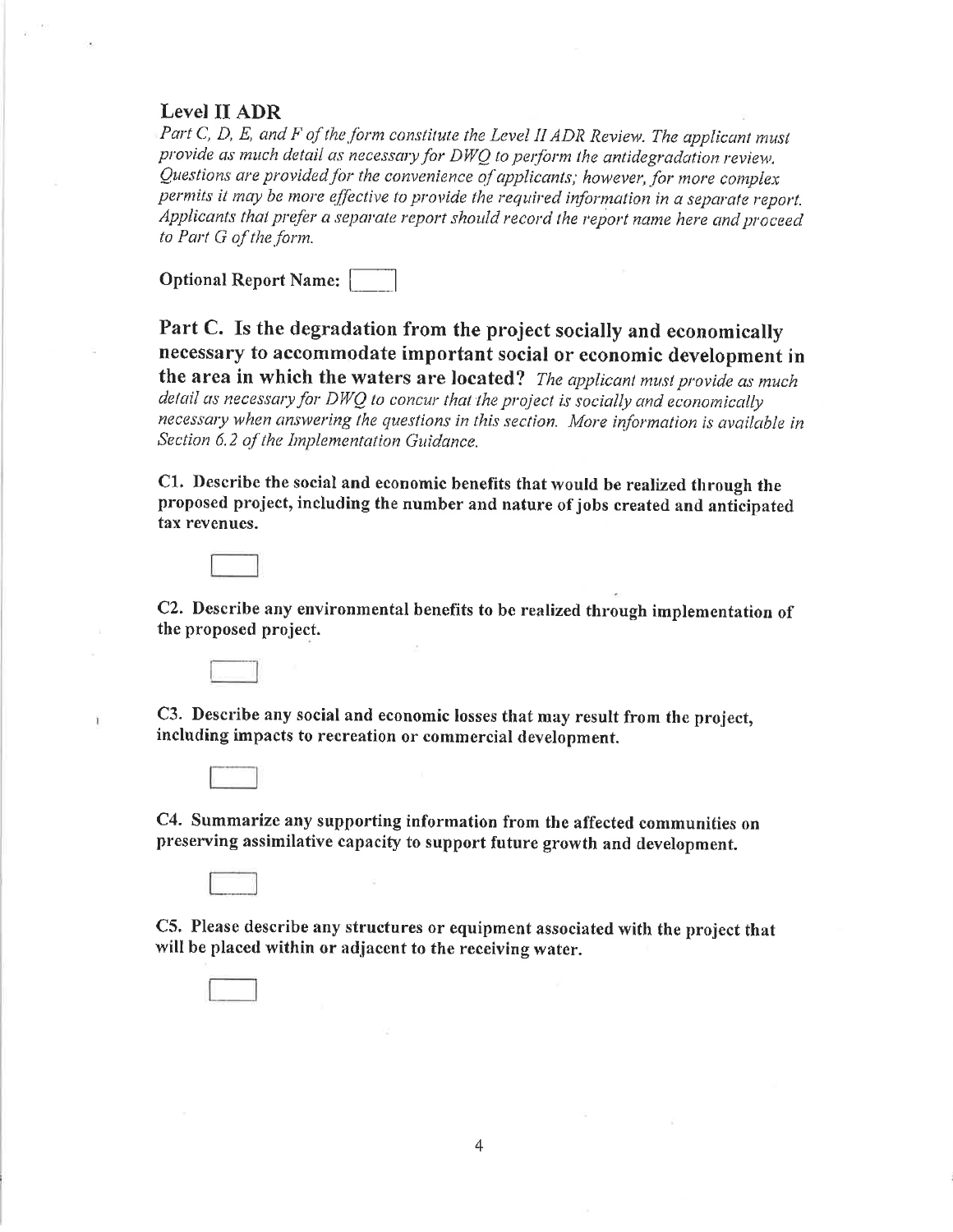# Part D. Identify and rank (from increasing to decreasing potential threat to designated uses) the parameters of concern. Parameters of

concern are parameters in the effluent at concentrations greater than ambient concentrations in the receiving water. The applicant is responsible for identifying parameter concentrations in the effluent and DWQ will provide parameter concentrations for the receiving water. More information is available in Section 3.3.3 of the Implementation Guidance.

#### **Parameters of Concern:**

| Rank | Pollutant | Ambient<br>Concentration | <b>Effluent</b><br>Concentration |
|------|-----------|--------------------------|----------------------------------|
|      |           |                          |                                  |
|      |           |                          |                                  |
|      |           |                          |                                  |
|      |           |                          |                                  |
|      |           |                          |                                  |

### Pollutants Evaluated that are not Considered Parameters of Concern:

| Pollutant | Ambient<br>Concentration | <b>Effluent</b><br>Concentration | Justification |
|-----------|--------------------------|----------------------------------|---------------|
|           |                          |                                  |               |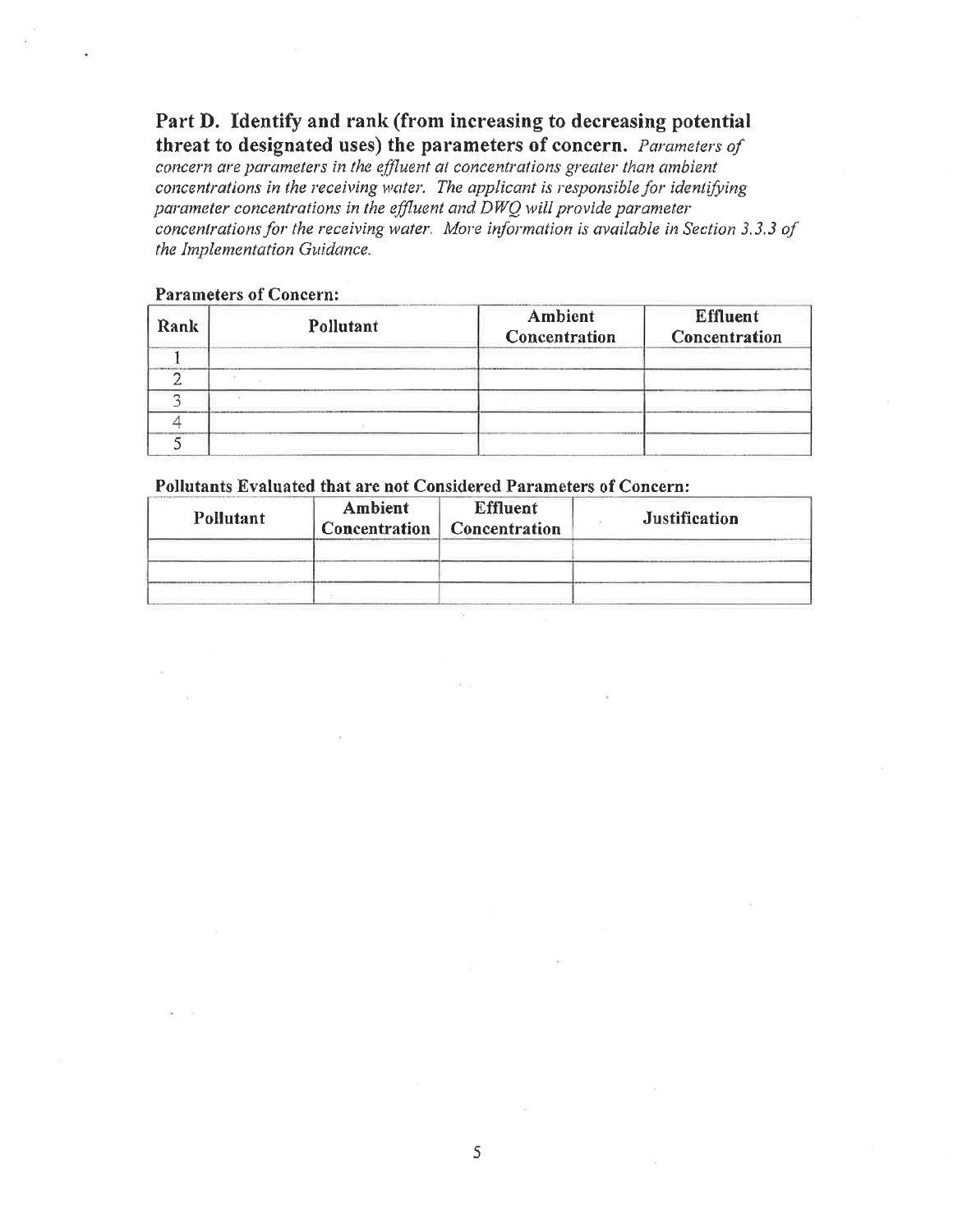# Part E. Alternative Analysis Requirements of a Level II

Antidegradation Review. Level II ADRs require the applicant to determine whether there are feasible less-degrading alternatives to the proposed project. More information is available in Section 5.5 and 5.6 of the Implementation Guidance.

E1. The UPDES permit is being renewed without any changes to flow or concentrations. Alternative treatment and discharge options including changes to operations and maintenance were considered and compared to the current processes. No economically feasible treatment or discharge alternatives were identified that were not previously considered for any previous antidegradation  $review(s)$ .

 $\vert$  Yes (Proceed to Part F)

No or Does Not Apply (Proceed to E2)

E2. Attach as an appendix to this form a report that describes the following factors for all alternative treatment options (see 1) a technical description of the treatment process, including construction costs and continued operation and maintenance expenses, 2) the mass and concentration of discharge constituents, and 3) a description of the reliability of the system, including the frequency where recurring operation and maintenance may lead to temporary increases in discharged pollutants. Most of this information is typically available from a Facility Plan, if available.

Report Name:

E3. Describe the proposed method and cost of the baseline treatment alternative. The baseline treatment alternative is the minimum treatment required to meet water quality based effluent limits (WQBEL) as determined by the preliminary or final wasteload analysis (WLA) and any secondary or categorical effluent limits.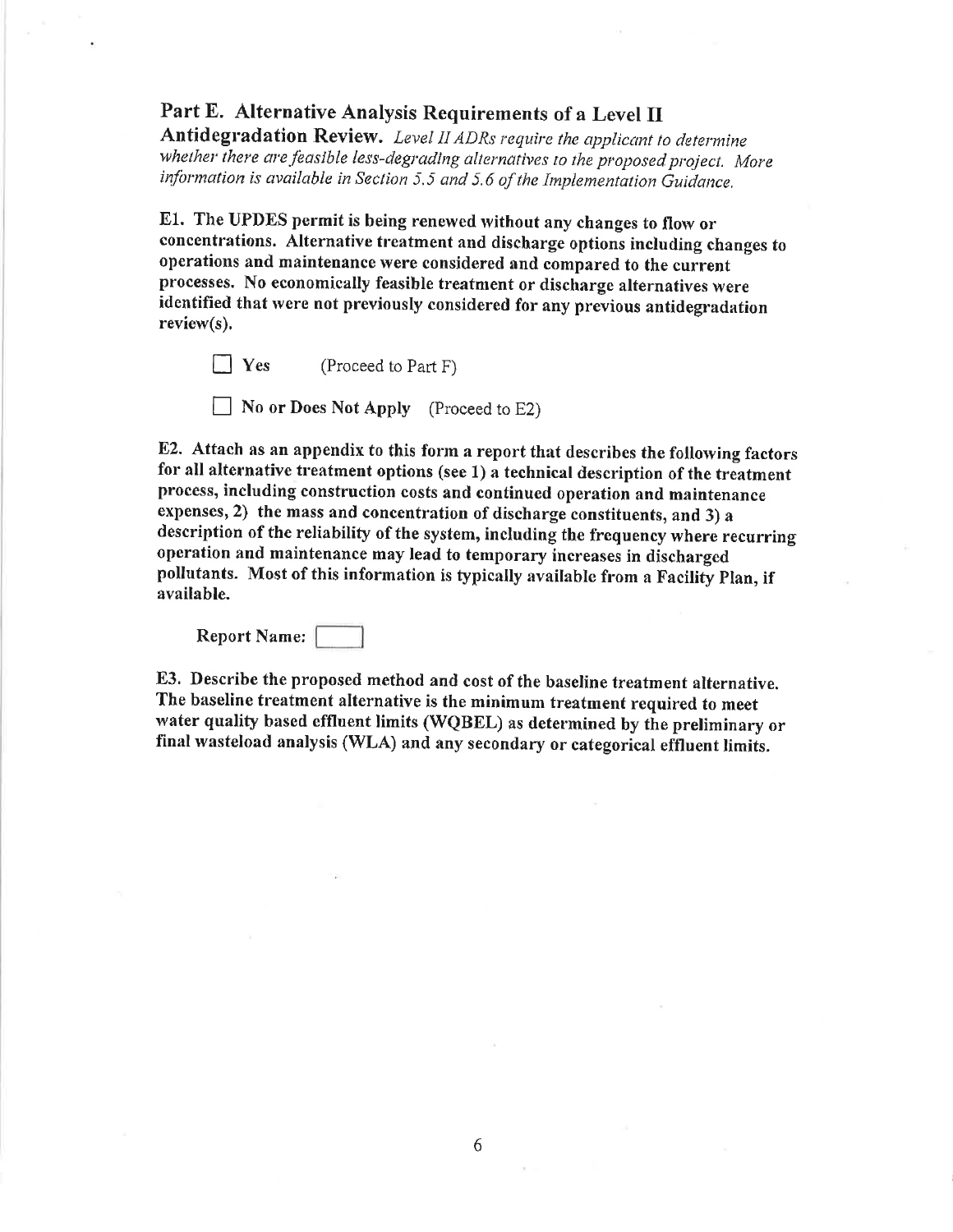#### E4. Were any of the following alternatives feasible and affordable?

| Alternative                      | Feasible | <b>Reason Not Feasible/Affordable</b> |
|----------------------------------|----------|---------------------------------------|
| <b>Pollutant Trading</b>         | Yes      |                                       |
| Water Recycling/Reuse            | Yes      |                                       |
| Land Application                 | Yes      |                                       |
| Connection to Other Facilities   | Yes      |                                       |
| Upgrade to Existing Facility     | Yes      |                                       |
| <b>Total Containment</b>         | Yes      |                                       |
| Improved O&M of Existing Systems | Yes.     |                                       |
| Seasonal or Controlled Discharge | Yes      |                                       |
| New Construction                 | Yes      |                                       |
| No Discharge                     | Yes      |                                       |

E5. From the applicant's perspective, what is the preferred treatment option?

E6. Is the preferred option also the least polluting feasible alternative?

- $\Box$  Yes
- $\Box$  No

If no, what were less degrading feasible alternative(s)?  $\lceil$ 

If no, provide a summary of the justification for not selecting the least polluting feasible alternative and if appropriate, provide a more detailed justification as an attachment.

 $\overline{7}$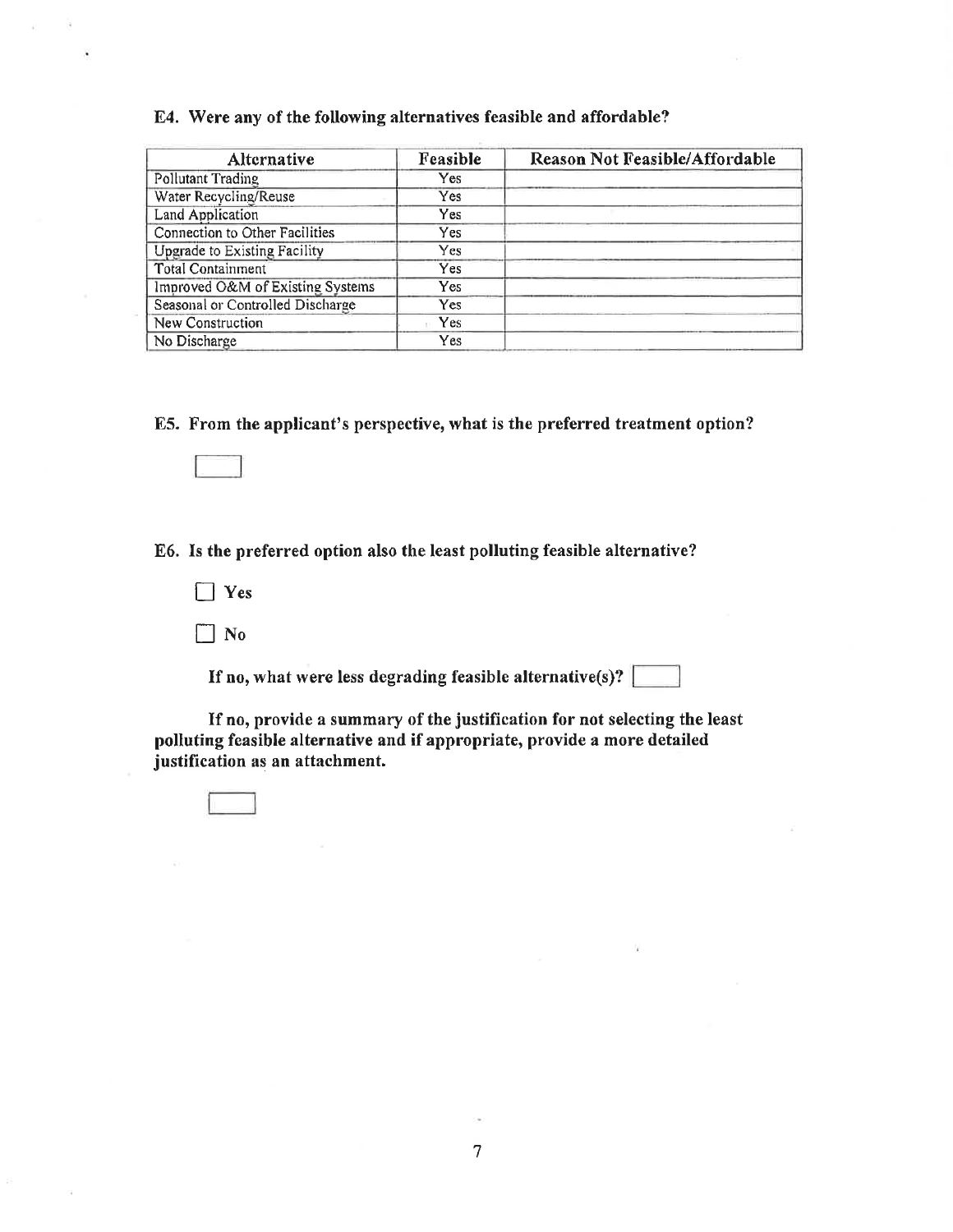# Part F. Optional Information

Fl. Does the applicant want to conduct optional public review(s) in addition to the mandatory public review? Level II ADRs are public noticed for a thirty day comment period. More information is available in Section 3.7.1 of the Implementation Guidance,

| ٧о  |
|-----|
| 'es |

F2. Does the project include an optional mitigation plan to compensate for the proposed water quality degradation?

| Report Name:  |  |
|---------------|--|
| $\vert$   Yes |  |
| No            |  |